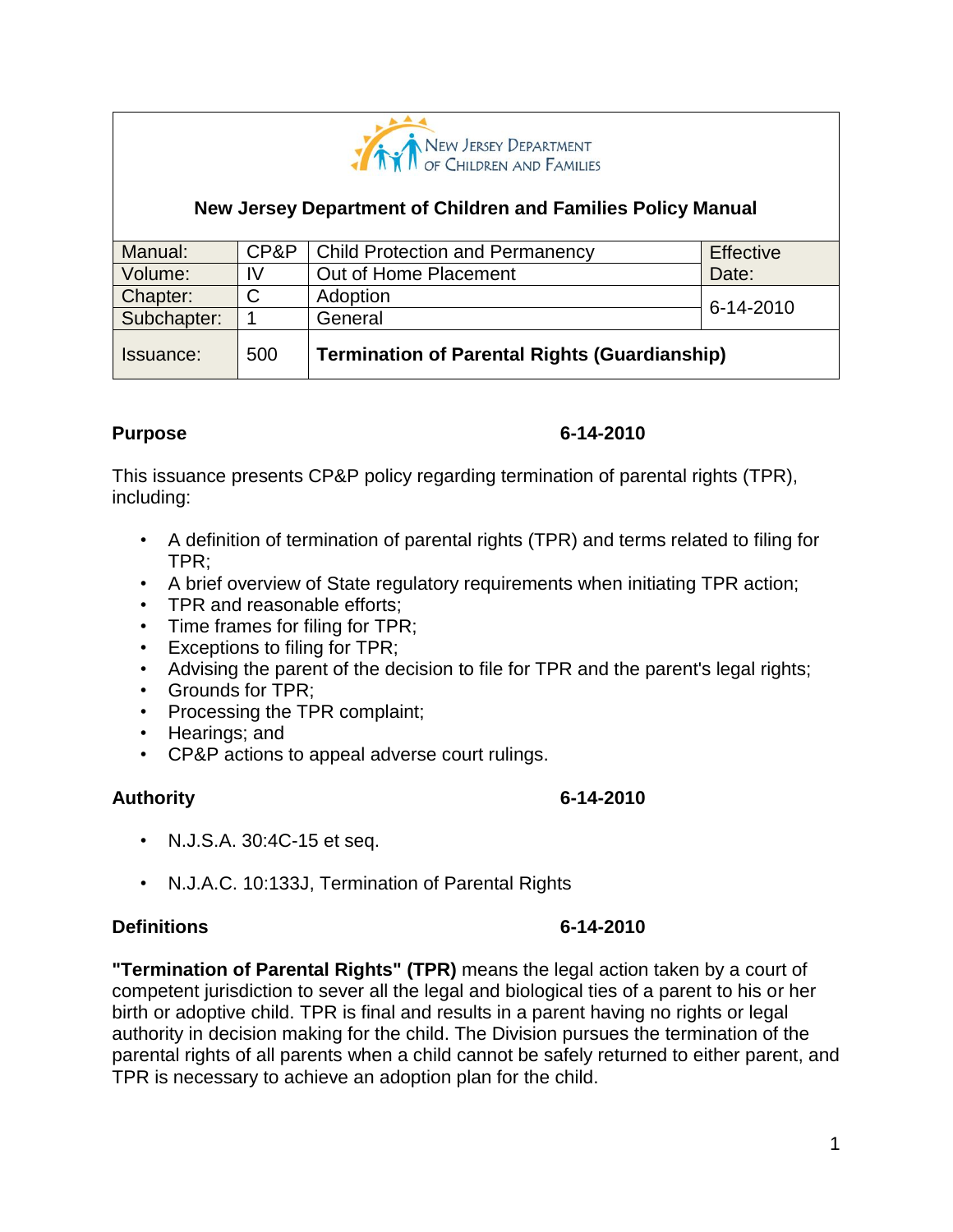**"Termination of Parental Rights (TPR), (Guardianship (GSP)), Complaint"** means a legal document filed with the court to begin litigation to support a TPR action pursuant to N.J.S.A. 30:4C-15 for the purpose of legally freeing a child for adoption. The Division uses either a full detailed TPR complaint or the shorter "Abridged Complaint," depending upon the case circumstances. The TPR Complaint identifies the child involved and his or her parent(s), summarizes the history and facts of the case, and explains the specific relief being sought. It also notifies all parties involved in the litigation of the nature of the proceedings.

**"Abridged Complaint for Guardianship" or "Abridged Complaint**" means a legal document that uses standardized language and incorporates past pleadings, prior protective services court orders, and court reports, to support a TPR action pursuant to N.J.S.A. 30:4C-15. The Abridged Complaint provides notice of the family's history and circumstances, and states the services CP&P arranged in an attempt to resolve the problems prior to initiating the TPR action. The Abridged Complaint provides adequate notice to both parents explaining the relief sought and the basis for that relief. When filing an Abridged Complaint, "Appendix A" is filed with the complaint in lieu of the "Evidence Packet." The Abridged Complaint provides an efficient alternative to the timely preparation of a detailed and lengthy full Termination of Parental Rights Complaint.

**"Evidence Packet"** means first hand, second or third party information that is used to support the TPR action. The Evidence Packet may include court orders or court reports filed on protective service matters. The evidence includes, but is not limited to:

- CP&P case record material, including court orders or court reports filed on protective service matters;
- Psychological/psychiatric evaluations and service provider progress reports;
- Drug/alcohol evaluations and screenings;
- Police reports; and
- Family verification documents (e.g., birth, death, marriage/civil union, or domestic partnership certificates; divorce or dissolution decrees).

**"Appendix A"** means a chronological list of the prior court orders, court reports, and other third party information incorporated by reference in the Evidence Packet. The Appendix A provides a record of the evidence the Deputy Attorney General will use to support the TPR. It is provided to all attorneys involved in the guardianship litigation.

**"Default Testimony"** means a sworn statement taken under oath from a Division Worker about the basis for the TPR action.

**"Certification of Proof"** means the same testimony given as Default Testimony, except the statement is submitted as a sworn written certification or Affidavit in lieu of oral testimony. In rare circumstances, a Certificate of Proof may be submitted by mail, without a court appearance by the CP&P Worker, at the discretion of the Deputy Attorney General and the Judge.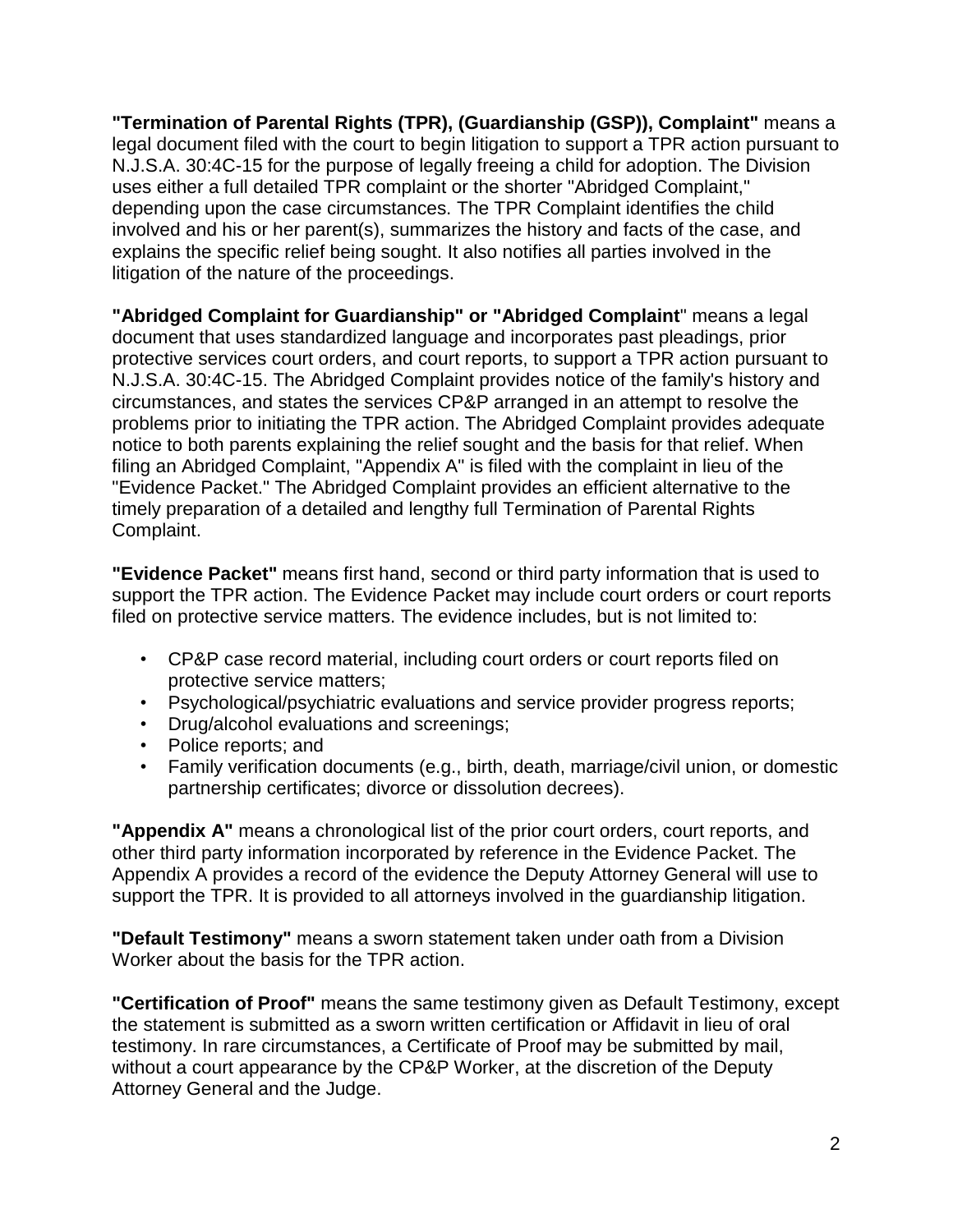**"Discovery"** means the process of information gathering and sharing with the court and legal counsel during legal proceedings.

**"Default"** means a judgment entered by the court after the parent has been properly served with a TPR Complaint and failed to appear for the Initial Hearing, or service has been waived by the court based on a diligent search, documented by an Affidavit of Inquiry, and a proof hearing has been held. See [CP&P-IV-C-1-600.](CPP-IV-C-1-600_issuance.shtml)

**"Guardianship Deputy Attorney General**" **(GSP DAG)** means the State attorney who represents the Division in guardianship litigation.

**"Protective Services Deputy Attorney General" (PRS DAG)** means the State attorney who represents the Division in protective services litigation.

**"Expert"** means a person duly credentialed in the state in which he or she practices, specializing in the field of pediatric, neurological, or psychiatric medicine; nursing; psychology; social work; substance abuse; or other related fields. See [CP&P-II-C-7-](CPP-II-C-7-100_issuance.shtml) [100,](CPP-II-C-7-100_issuance.shtml) for a definition of an "Expert Witness."

**"Child Advocate"** means a person specializing in the field of child advocacy, who demonstrates his or her education and/or experience in that field to the satisfaction of the Division, but is limited to such persons who have had direct involvement in permanency planning for the child. Child advocates include, but are not limited to, Court Appointed Special Advocates (CASA) and Law Guardians.

### **Overview of Regulatory Requirements 6-14-2010**

When litigation has been initiated by the State through legal proceedings, the court may terminate parental rights and place the child in the guardianship of the Division of Child Protection and Permanency. The court must determine that termination of parental rights is in the child's best interest. In most instances, litigation to terminate parental rights should not occur unless adoption is the goal for the child.

Because parents have inherent rights, sanctioned by law, to the care, custody, and control of their children, there is a strong presumption in favor of the parents in any proceeding to terminate their rights. Pursuant to State regulations, N.J.A.C. 10:133J-2.1, in any decision to pursue termination of parental rights, CP&P staff shall:

- (a) Initiate a petition to terminate parental rights in accordance with N.J.S.A. 30:4C-15 and 30:4C-15.1 or applicable case law.
- **(b) Consult with the GSP Deputy Attorney General on situations that may meet the standards stated in N.J.S.A. 30:4C-15 and 30:4C-15.1. See** [CP&P-III-B-2-](CPP-III-B-2-200_issuance.shtml) [200](CPP-III-B-2-200_issuance.shtml)**.**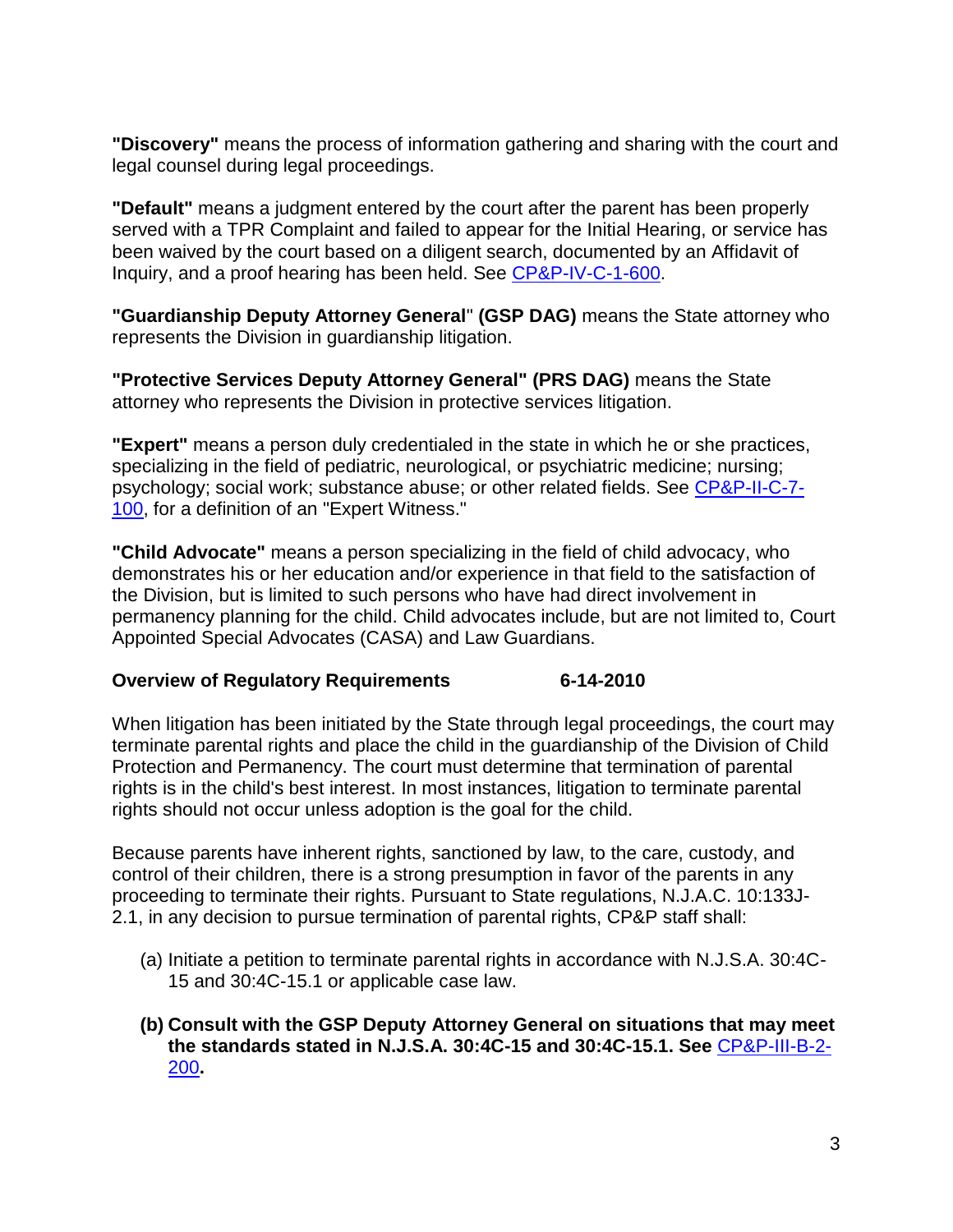- (c) Consider offering the parent the opportunity to surrender his or her parental rights pursuant to N.J.S.A. 30:4C-23, and advise the parent if the Division will pursue involuntary termination of parental rights (in accordance with N.J.S.A. 30:4C-15 and 30:4C-15.1); and
- (d) Advise each parent, whose whereabouts are known to the Division and whose parental rights the Division is considering involuntarily terminating, of his or her right to a trial and legal counsel.

## **TPR and Reasonable Efforts 6-14-2010**

Although, in most cases of children entering resource care, the primary case goal is reunification with the parent or parents, see [CP&P-III-B-4-400,](CPP-III-B-4-400_issuance.shtml) it is essential to establish a concurrent or secondary goal, usually adoption, to assure permanency. See [CP&P-III-](CPP-III-B-2-300_issuance.shtml)[B-2-300](CPP-III-B-2-300_issuance.shtml) for a detailed description of concurrent permanency planning policy.

The Worker and Supervisor review cases of children in resource care routinely, and in a more formalized manner at the 5th and 10th month of placement. Reviews serve to assure that reasonable efforts toward reunification are appropriate and ongoing, and that a viable concurrent permanency plan is in place.

When children remain in care at the 10th month of placement, a conference is scheduled which includes the GSP Deputy Attorney General, to determine whether timely reunification continues to be an achievable case goal, or filing a TPR petition should be considered. This conference determines recommendations to be made at the judicial Permanency Hearing held within 12 months of placement.

A case goal of adoption is established, where indicated, following judicial determination at the Permanency Hearing.

Expedite the Permanency Hearing for repeat placements and/or if reasonable efforts to reunify are not required. See [CP&P-IV-A-3-200.](CPP-IV-A-3-200_issuance.shtml)

### **Time Frame to File for TPR 6-14-2010**

File for termination of parental rights at the following intervals, after consulting with the GSP DAG:

- When any of the conditions or circumstances that are outlined in Grounds for Termination of Parental Rights (below), are present;
- In accordance with the Federal Adoption and Safe Families Act (ASFA) and State law, N.J.S.A. 30:4C-15, and regulations, N.J.A.C. 10:133J-2.1, which require that TPR be initiated for a parent of a child who has been in out-of-home placement for 15 of the last 22 months, unless the Division has established an exception. See above and [CP&P-III-B-2-200;](CPP-III-B-2-200_issuance.shtml)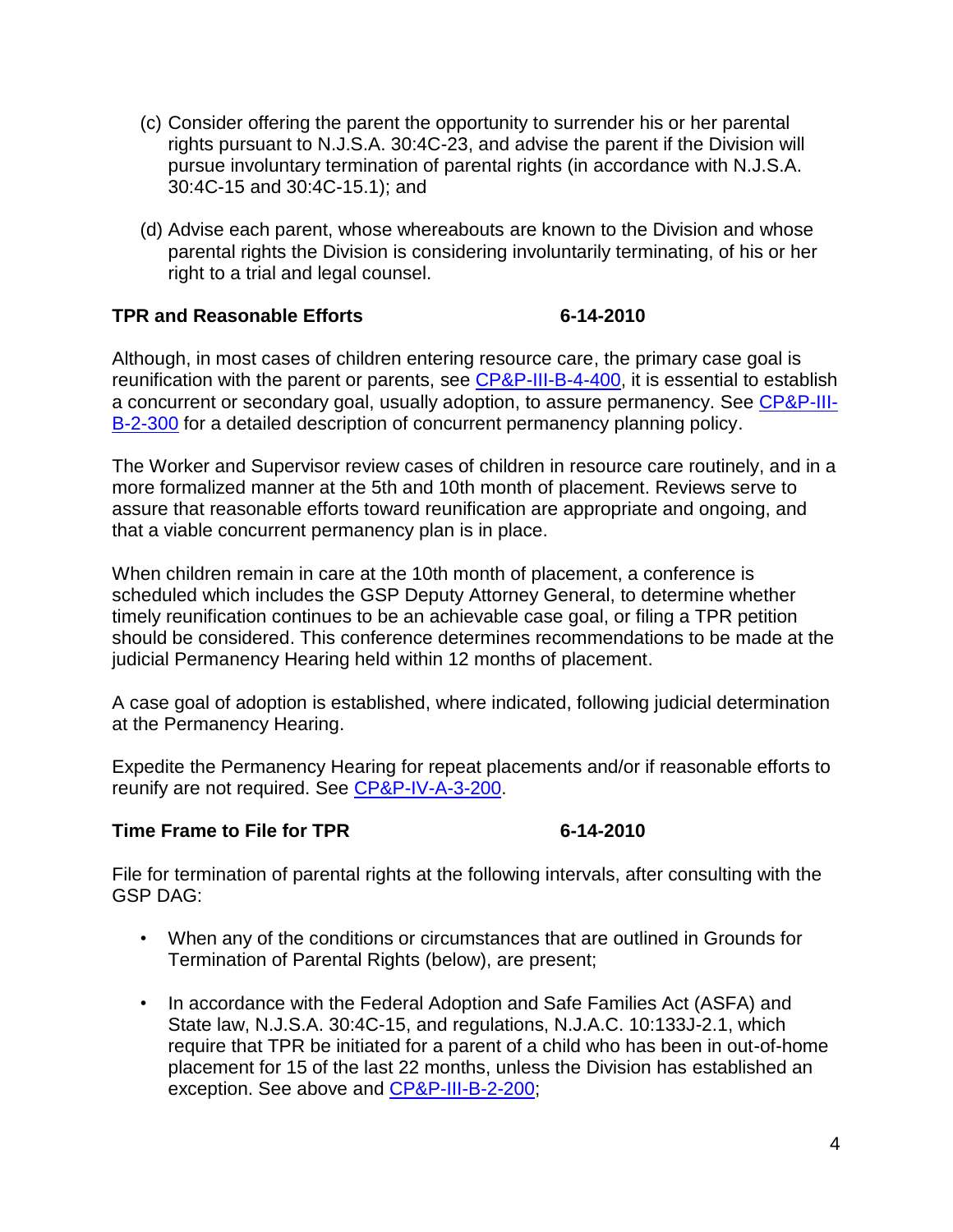- When, despite reasonable efforts to strengthen the parental relationship, the parent "has failed for a period of one year to remove the circumstances or conditions that led to the removal or placement of the child, although physically and financially able to do so..." (N.J.S.A. 30:4C-15(d)); or
- Within 6 weeks after adoption becomes the court approved permanency goal at the child's Permanency Hearing, whether at ten months, or earlier, or later.

## **Circumstances That Are Exceptions to Filing for TPR 6-14-2010**

Pursuant to N.J.A.C. 10:133J-2.2(b), although CP&P may file a petition for termination of parental rights, it is not required to file a petition for TPR, if:

- CP&P determines that the child is being cared for by a relative, and a permanent plan for the child can be achieved without the termination of parental rights;
- CP&P has documented in the Case Plan, which is available for court review, a compelling reason for determining that filing the petition would not be in the best interests of the child; or
- The Division representative has not provided to the child and family reasonable services necessary for the safe return of the child to his or her home, consistent with the time period in the Case Plan, although required to do so.

Although adoption is the preferred permanency goal for a child who cannot safely return to the care of either biological, other legal, or an adoptive parent, the Division may decide not to file for termination of parental rights when adoption of the child is neither feasible nor likely. See N.J.A.C. 10:133J-2.2(a).

Document in both the Case Plan and in the NJS application, in the Legal Status Window, the details of the case circumstances meeting the requirements for an exception. When an exception is made pursuant to N.J.A.C. 10:133J-2.2(a), include in the documentation the reasons why adoption is neither feasible nor likely for the child, and thus is not the most appropriate case goal for the child.

See N.J.S.A. 30:4C-15.3 and N.J.A.C. 10:133J-2.2.

### **Advising the Parent of the Decision to File for TPR 6-14-2010**

The Worker:

• Must discuss the termination of parental rights action with the parent. Advise the parent that he or she has the right to a trial and to be represented by legal counsel at any involuntary termination of parental rights court proceeding. If the parent is unable to afford an attorney, the parent may make application to be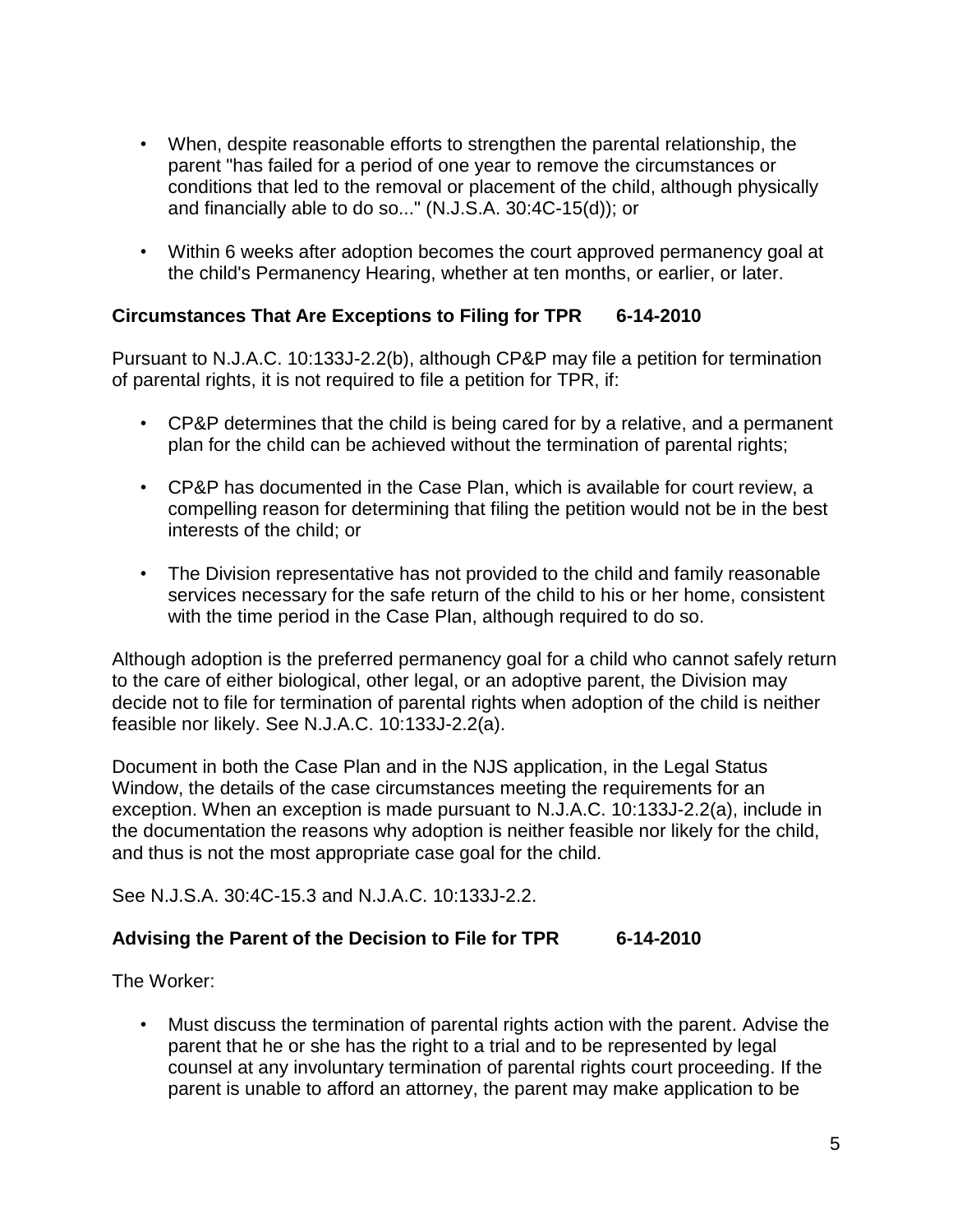represented by a Public Defender. The parent must file a Form 5A with the Office of the Public Defender, Parent Representation Unit, even if the parent was previously approved for a Public Defender in the PRS litigation. Offer the parent the opportunity to surrender his or her rights voluntarily pursuant to N.J.S.A. 30:4C-23.

- Meets with the child, when appropriate, to discuss termination of his or her parents' parental rights.
- Records all contacts with the child, and the birth and/or legal parents in the child's electronic case record on the Contact Activity/Notes Window, printable as CP&P Form [26-52,](CPP-X-A-1-26.52) Contact Sheet.

## **Considerations for TPR 6-14-2010**

TPR decisions are made on a case-by-case basis, based on the individual circumstances of the child and the family. In accordance with N.J.A.C. 10:133J-2.3, factors staff may consider include, but are not limited to:

- 1. "The child's age;
- 2. The child's level of maturity;
- 3. The child's developmental level and needs;
- 4. The child's opinion regarding the permanent plan;
- 5. The placement history, including the length of time the child has been in placement;
- 6. The progress that each parent has made toward return of his or her child;
- 7. The relationship between this child and his or her parents;
- 8. The child's relationship to siblings, if any;
- 9. The case goal for each of the child's siblings, if any;
- 10. Expert opinions in respect to permanency planning for the child;
- 11. The opinions of child advocates in respect to permanency planning for the child;
- 12. The appropriateness and feasibility of all the various permanency options for this child;
- 13. The out-of-home placement provider's commitment to the child, and commitment and capacity to meet the child's needs currently and in the future;
- 14. The relationship between the child and the out-of-home placement provider, and the out-of-home placement provider's family;
- 15. The potential permanent caregiver's ability and willingness to assure safety, permanency, and well-being for the child; and
- 16. Each parent's role in potential permanency plans for this child."

## **Grounds for Termination of Parental Rights**

**Authority 6-14-2010**

• N.J.S.A. 30:4C-15 et seq.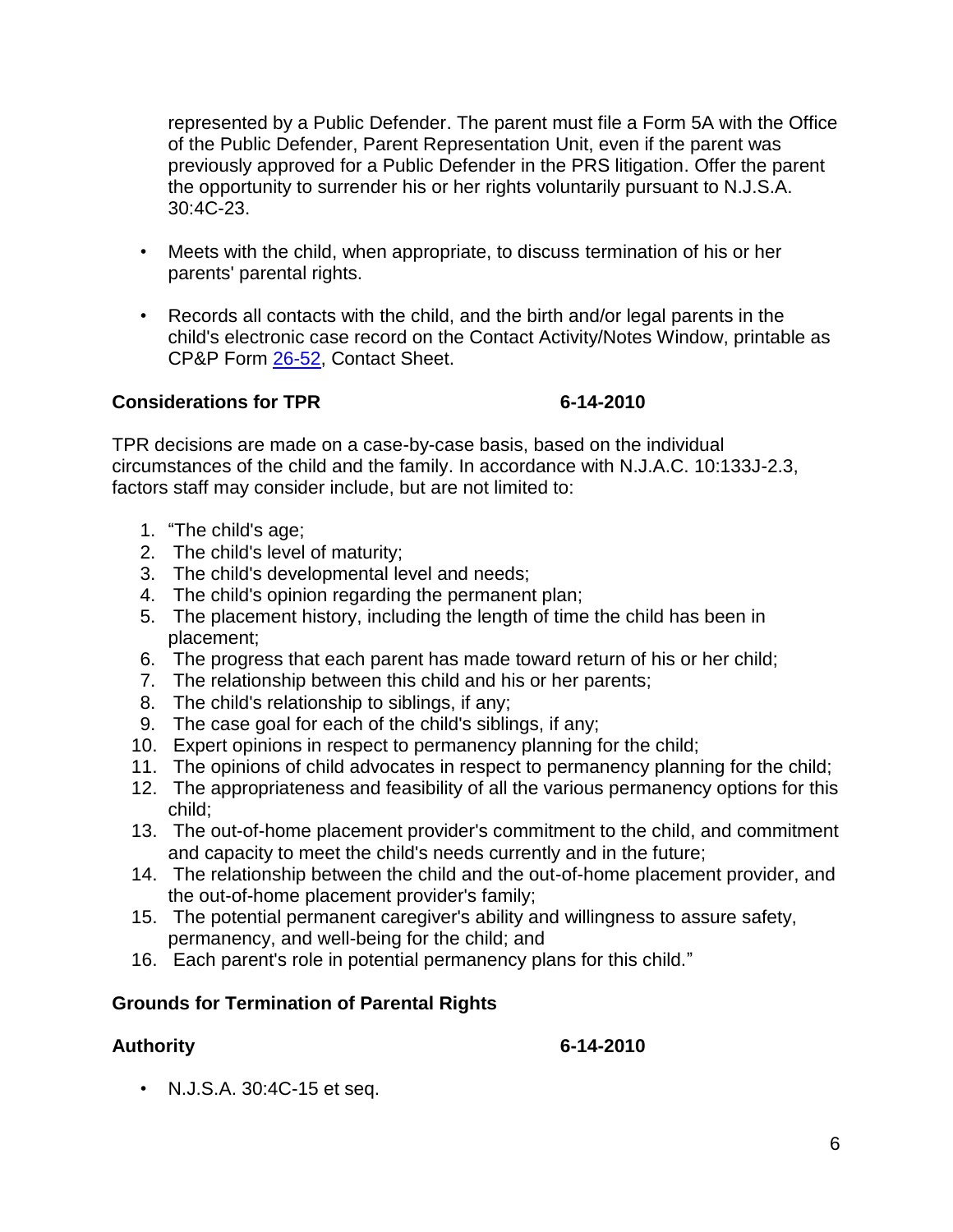## **Statutory Basis for Termination of Parental Rights Petitions 6-14-2010**

New Jersey statutes set forth conditions or guidelines for terminating the parent-child relationship (see N.J.S.A. 30:4C-15 and 15.1). Whenever any of the following conditions or circumstances exists, the Worker conferences the child's case with the GSP DAG to determine whether statutory standards for filing a TPR petition are met:

• The case circumstances conform to the conditions of the New Jersey Safe Haven Infant Protection Act. Pursuant to the Act, if a parent (or person acting on behalf of a parent) voluntarily brings his or her infant, no more than 30 days old, to, and leaves the infant at, a police station or hospital emergency department, with no intent to return for the infant, CP&P must file for termination of parental rights no later than 21 days after assuming custody of the child, providing that no willing or suitable parent or relative comes forward or is located. A legal search is not required.

See [CP&P-IV-C-5-100,](CPP-IV-C-5-100_issuance.shtml) Safe Haven Infants.

- The child is a foundling (see [CP&P-II-C-5-700](CPP-II-C-5-700_issuance.shtml) on Abandonment);
- Both parents are missing and a search has been completed and has failed to locate the parents. See [CP&P-III-C-4-100.](CPP-III-C-4-100_issuance.shtml)
- The child is an orphan;
- The court has recommended or ordered CP&P to seek termination of parental rights (guardianship);
- Due to serious psychological or physical conditions, the parent is unable to care for the child or to sign a Surrender of Custody and Consent to Adoption;
- Reasonable and diligent efforts to return the child home safely have failed, and the Division's search for, and assessment of, relatives pursuant to N.J.S.A. 30:4C-12.1 indicate there are no known relatives who are able and willing to meet the needs of the child;
- The parent is unwilling or unable to eliminate the harm facing the child, or is unable or unwilling to provide a safe and stable home for the child, and the delay in providing a permanent home for the child would cause serious and enduring emotional or psychological harm to the child;
- Separating the child from his or her resource parent(s) would cause serious and enduring emotional or psychological harm to the child;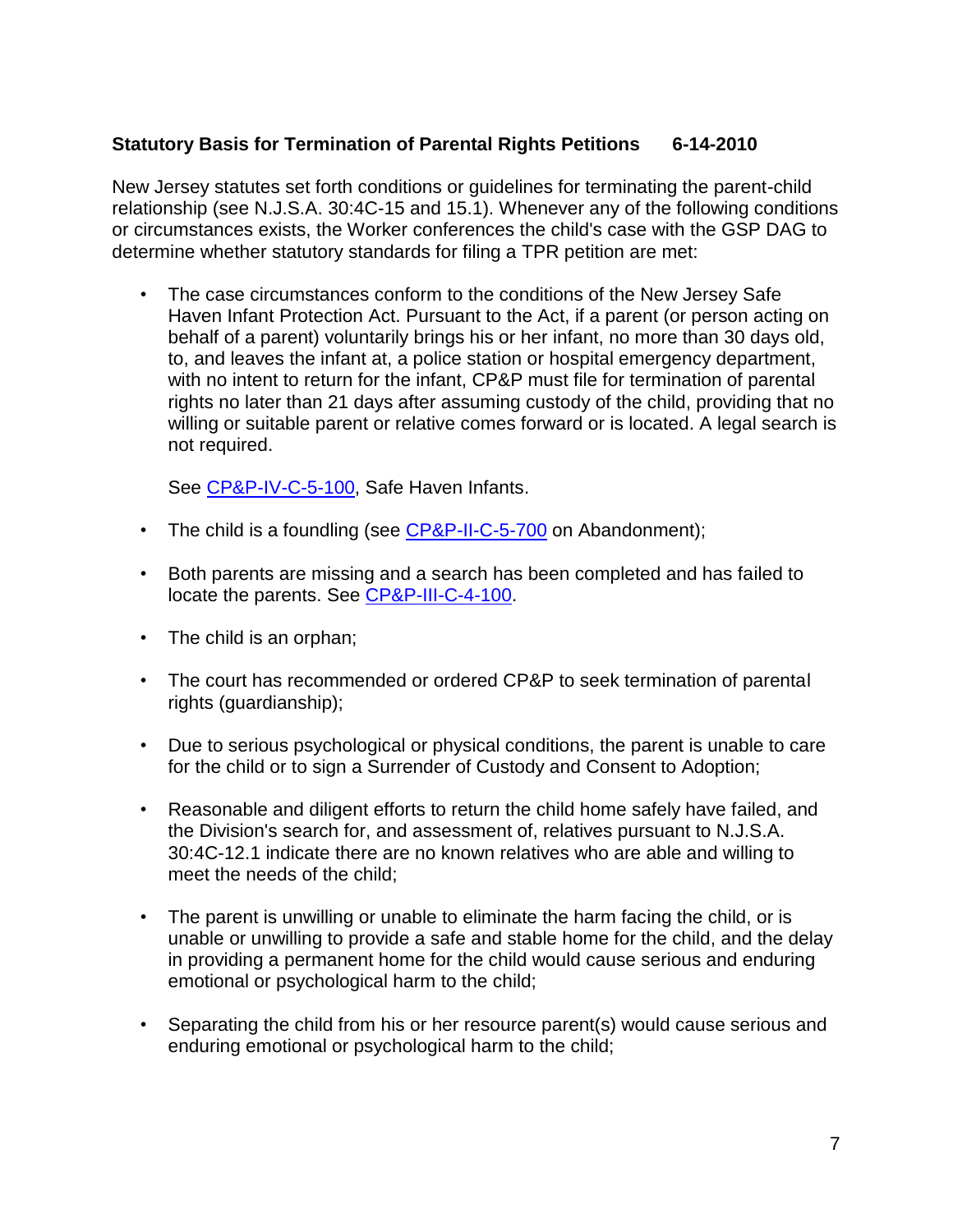- Termination of parental rights is necessary to meet the psychological, emotional, medical, physical, or educational needs of the child;
- The parent is incarcerated and his or her sentence is of a length that, when compared against the age and needs of the child, the child will not have achieved or maintained his or her bond with the parent by the time the parent is paroled, and the parent refuses to sign a Surrender of Custody and Consent to Adoption;
- The parent is incarcerated for a crime so vicious or heinous that rehabilitation is unlikely to occur in the foreseeable future (or not at all), and return home to the parent of the child would have a profoundly detrimental effect on the emotional well-being of the child, as determined by a professional expert, and the parent refuses to sign a Surrender of Custody and Consent to Adoption; or
- The validity of a signed Surrender of Custody and Consent to Adoption is in question, or one parent signed the Surrender but the other parent, either biological or legal, did not.

## **TPR Based on Abuse/Neglect 6-14-2010**

When the court has entered a finding against a child's parents because of abuse, abandonment, neglect, or cruelty in a proceeding under N.J.S.A. 9:6, the Worker holds a case conference with the GSP DAG to determine whether there are sufficient grounds to file a termination of parental rights petition. Circumstances to consider for conferencing include, but are not limited to:

- The death or serious injury of a sibling caused by the parent through maltreatment;
- The sexual abuse of a child by a parent(s) who has severe problems and who refuses or is unable to benefit from help;
- Severe or chronic maltreatment of the child;
- Abandonment of the child; or
- The child is left as a foundling.

## **TPR Based on Best Interests 6-14-2010**

In order to petition the court for termination of parental rights based on the child's best interests, the Division must demonstrate by expert testimony that it would be detrimental for the child to return to his or her parents. The standards set in the statute, N.J.S.A. 30:4C-15.1, are:

- The child's safety, health, and development have been, or will continue to be, endangered by the parental relationship;
- The parent is unwilling or unable to eliminate the harm facing the child, or is unable or unwilling to provide a safe and stable home for the child, and the delay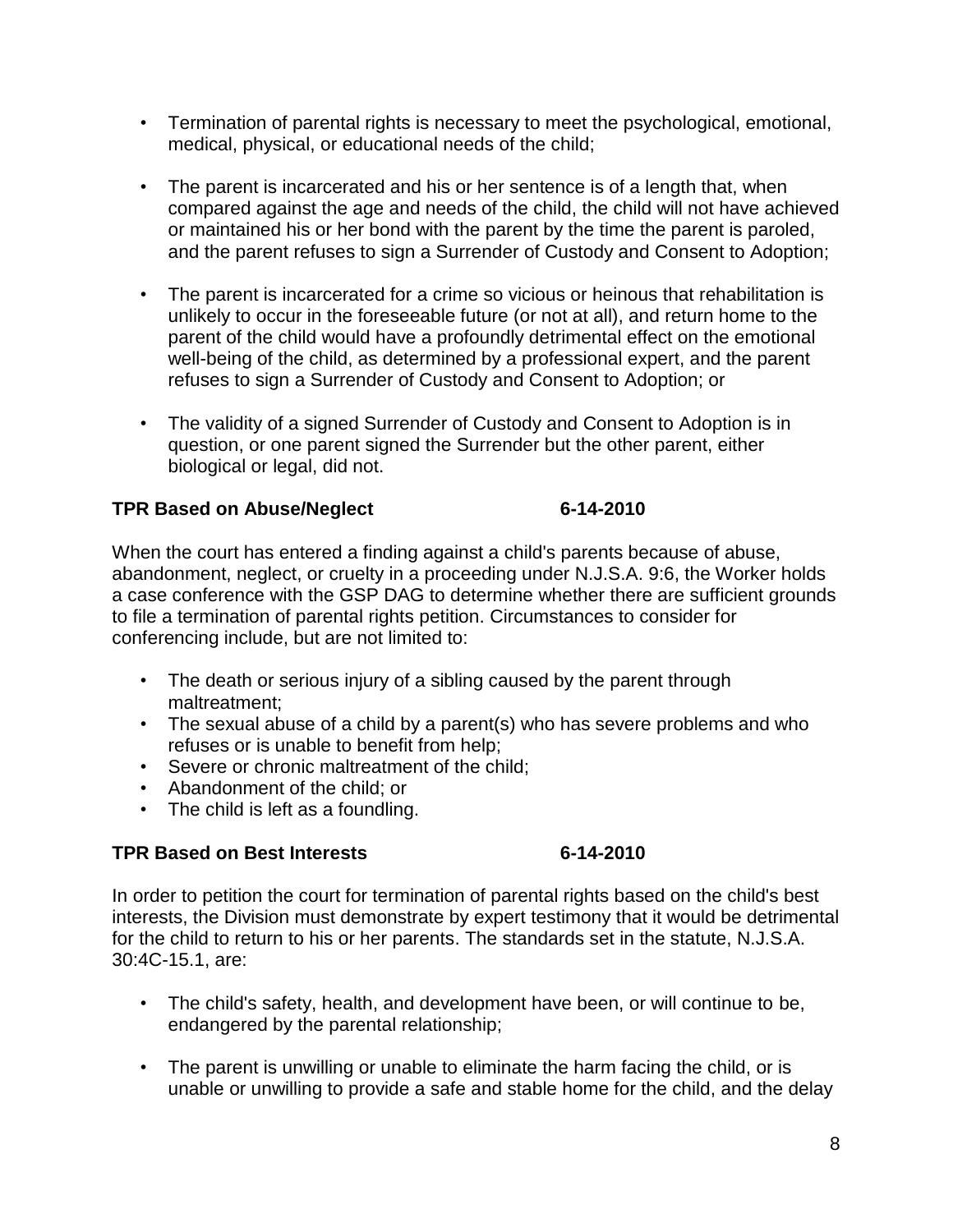of a permanent placement will add to the harm. Such harm may be demonstrated by evidence that separating the child from his or her resource parent (including kin caregivers; relatives or family friends) would cause serious and enduring emotional or psychological harm to the child;

- The Division has made reasonable efforts to provide services to help the parent correct the circumstances which led to the child's placement outside the home, and the court has considered alternatives to termination of parental rights; and
- Termination of parental rights will not do more harm than good.

## **TPR Based on Parental Failure to Remove the Circumstances/Conditions Leading to Placement 6-14-2010**

According to N.J.S.A. 30:4C-15(d) and (f), TPR may be initiated when, despite reasonable efforts to strengthen the parental relationship, the parent "has failed for a period of one year to remove the circumstances or conditions that led to the removal or placement of the child, although physically and financially able to do so..."

The expectation that the parent will take timely action to remedy or mitigate the circumstances or conditions which were the basis for the child's removal from the home and/or for his or her continued placement places a large burden both on the parent and on the Division.

It is not enough for the parent to merely maintain contact with, or to express interest in, the child, or to "plan" for the child's future by participating in the development of a Case Plan or service agreement. The parent must demonstrate efforts to correct the harmful circumstances which caused the child's removal or continued placement, and must be amenable to utilizing services or other assistance to do so.

Similarly, it is not simply enough for the Division to identify or arrange appropriate services for a parent. Division staff must take steps to assure that the family receives other, additional services, which are needed to participate in, or utilize, the service. Examples: A) If family counseling is arranged, the Worker must also make efforts to assist the family, if necessary, with transportation or with scheduling convenient to the parent's working hours. B) Arrange for a service provider fluent in the parent's primary language.

## **Processing the Termination of Parental Rights Complaint/Petition**

### **Preparing the Complaint 6-14-2010**

The TPR Complaint and accompanying documents are prepared in the Local Office by the Paralegal and reviewed by the GSP DAG assigned to the Local Office. The GSP DAG represents CP&P throughout the termination litigation. When the TPR Complaint is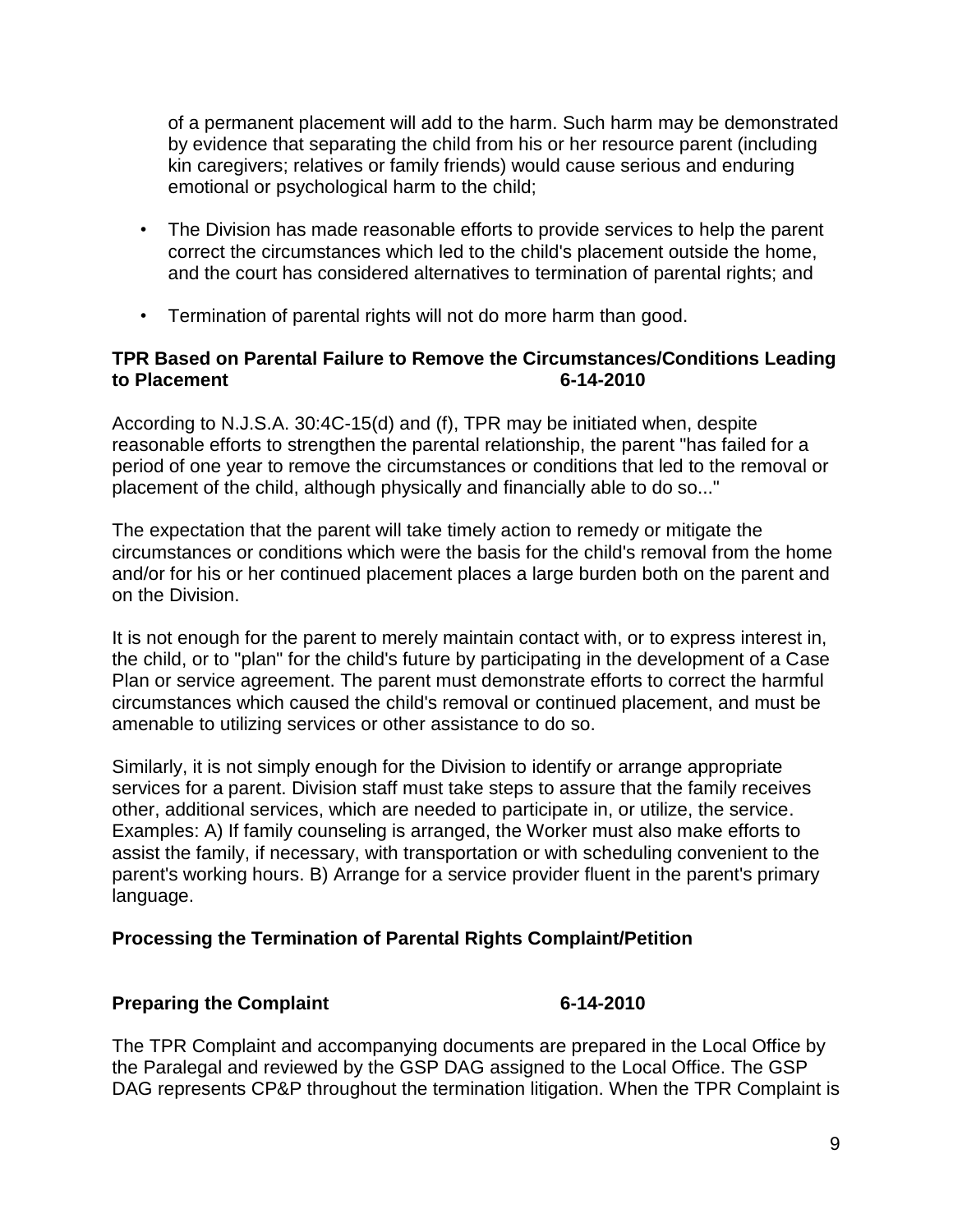complete, it is filed with the County Superior Court, Chancery Division, Family Part (Family Court).

The TPR Complaint must be prepared and filed with the court within six (6) weeks after adoption becomes the court approved permanency goal at the child's Permanency Hearing, whether at ten months, or earlier, or later.

A complete and thorough review of the case record is conducted by the Paralegal to correctly identify the parents. Litigation must include any named father. Although the relationship may not have been verified by CP&P, information may be derived by a case conference with current or previous Workers or Supervisors.

The Worker or Paralegal assists the DAG in identifying and notifying witnesses and supplying the Sheriff's Office with current addresses of the birth parent(s) and/or legal parent(s) who are to be served with the Termination of Parental Rights Complaint.

# **Parents Must Be Served with TPR Complaint 6-14-2010**

In most jurisdictions in New Jersey, it is the County Sheriff's Office or the CP&P Worker/representative who serves the parent. Serve the parent with a copy of the Order to Show Cause or Summons and the Termination of Parental Rights Complaint at least 20 days prior to the initial court hearing. Serve a parent who resides out-of-state at least 35 days prior to the initial court hearing (see N.J.S.A. 30:4C-17b).

Prepare an Affidavit of Service documenting that the Complaint has been served, unless otherwise instructed by the GSP DAG.

## **Search Required if a Parent(s) is Missing 6-14-2010**

A search for the parent(s) is initiated when:

- The Worker becomes aware that a parent is missing; or
- The Worker cannot supply the Sheriff's Office with the current address of the birth parent(s) and/or legal parent(s) who must be served with the Termination of Parental Rights Complaint.

When preparing for a search, review the case record for any information useful in locating the parent(s). All searches must be consistent with statutory requirements, which have specific, limited guidelines for searches. See N.J.S.A. 30:4C-17 and [CP&P-](CPP-III-C-4-100_issuance.shtml)[III-C-4-100.](CPP-III-C-4-100_issuance.shtml)

If the parent(s) is not found, an Affidavit of Inquiry is prepared and signed by the Paralegal. See NJS Legal Forms, for the Affidavit of Inquiry form.

If a search for an absent parent is not complete when the Complaint is filed, include a statement in the Complaint that a search is in progress.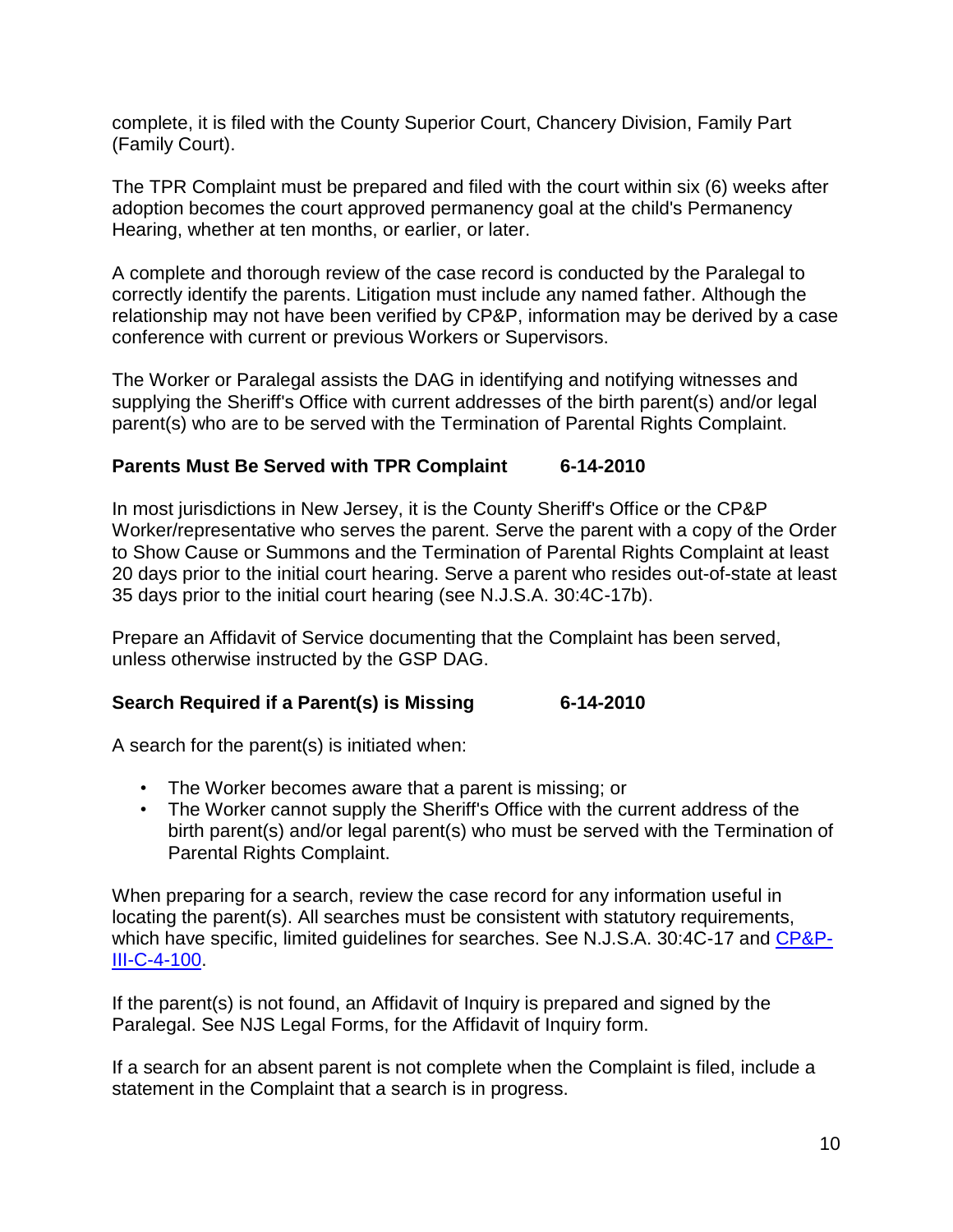## **Supporting Evidence Packet /Discovery 6-14-2010**

The Paralegal compiles all first hand and second and third party information to be used as evidence in support of the TPR action. These reports, a copy of the child's long form birth certificate, and all previously filed litigation complaints and court orders, as well as a copy of the full case file are submitted to the GSP DAG for review with the draft TPR Complaint prior to filing for TPR. The Evidence Packet accompanies the TPR Complaint, unless the Abridged Complaint for Guardianship is used (see above). For an Abridged Complaint, an Appendix A is filed with the TPR Complaint in lieu of the Evidence Packet. Although the Evidence Packet is not attached to the Abridged Complaint, the attorney(s) for the parent(s) receives a copy of the Evidence Packet as Discovery.

The evidence includes, but is not limited to:

- CP&P case record material, including court orders or court reports filed on protective services matters;
- Psychological/psychiatric evaluations and service provider progress reports;
- Drug/alcohol evaluations and screening;
- Police reports; and
- Family verification documents (e.g., birth, death, marriage/civil union, or domestic partnership certificates; divorce or dissolution decrees).

## **Filing the Abridged Complaint for Guardianship 6-14-2010**

The Abridged Complaint provides an efficient alternative to the timely preparation of a detailed and lengthy full Termination of Parental Rights Complaint. Since all children placed in resource care are under the review and jurisdiction of the County Superior Court, Chancery Division, Family Part, in almost all instances the court is familiar with the case circumstances and has built a significant court record prior to the filing of the TPR Complaint. A detailed TPR is, therefore, often not necessary.

The Abridged Complaint for Guardianship is most commonly used when it is anticipated that all parents will surrender their parental rights, or the parents will not appear in court to contest the TPR filing, and a "Judgment of Default" will be entered.

### **Cases Appropriate for an Abridged Complaint for Guardianship 6-14-2010**

Use the following criteria to determine if an Abridged Complaint for Guardianship is appropriate for the case:

• The case has an active Protective Services Complaint in the Superior Court, Chancery Division, Family Part (Note: All cases where children are in out-of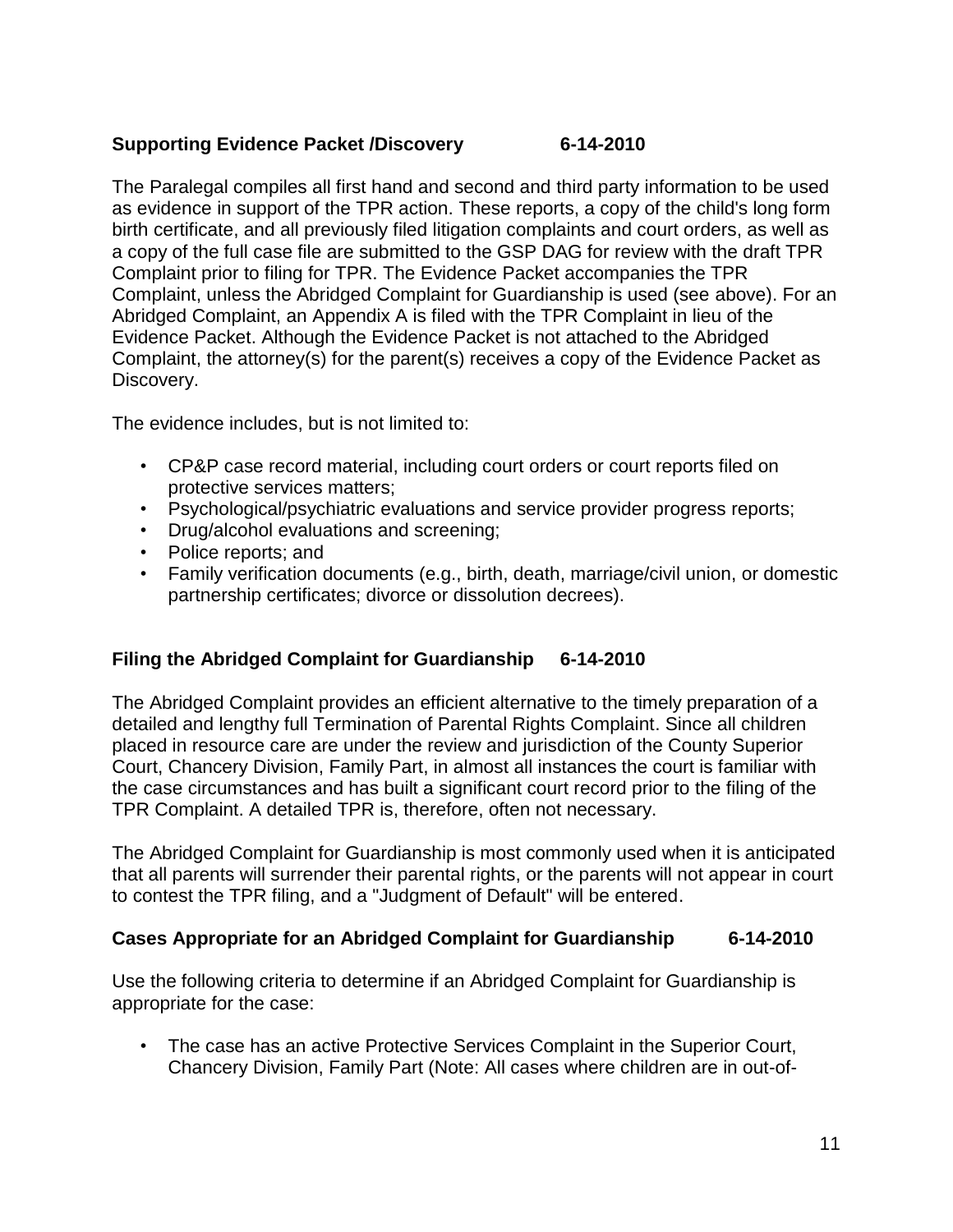home placement are active CPS cases in Family Court. A child in residential care pursuant to a voluntary placement agreement is an exception); and

• The GSP DAG has confirmed the case is TPR ready and approves the filing of the Abridged Complaint for Guardianship.

The final decision on whether to file an Abridged Complaint for Guardianship is at the discretion of the GSP DAG, who will represent the Division at the termination proceedings. If an Abridged Complaint is filed in anticipation of surrenders or defaults, but the parent(s) appear and contest termination, a full Complaint may then be required at the discretion of the DAG.

## **Circumstances for Full TPR Complaint 6-14-2010**

In most cases, if the criteria above are met, the GSP DAG is expected to accept the case for filing as an Abridged Complaint for Guardianship. In exceptional circumstances, the GSP DAG has the authority to direct the Division to prepare a full TPR Complaint.

Examples of exceptional circumstances include:

- a. a case where the court has made a determination that reasonable efforts to reunify are not required pursuant to N.J.S.A. 30:4C-11.3 because the parent was convicted of aggravated circumstances of abuse, neglect, cruelty, or abandonment;
- b. the child has been abandoned by his or her birth or legal parent and six (6) months have passed; and
- c. Safe Haven Infant complaints. See [CP&P-IV-C-5-100.](CPP-IV-C-5-100_issuance.shtml)

To further support the basis of a TPR action when the court has already determined that reasonable efforts to reunify are not required, the GSP DAG may direct the Paralegal to prepare a full TPR Complaint to show the dynamics and/or nature of the abuse/neglect, and to fully chronicle all of the allegations and facts of the case in the detailed format that the regular TPR Complaint provides.

### **Preparing Appendix A 6-14-2010**

Appendix A is prepared as a separate, type-written document that is attached to the Abridged Complaint for Guardianship when it is filed and served.

### **Complaints for Foundlings 6-14-2010**

The Termination of Parental Rights Complaint for a child who is a foundling requires commitment of the child to CP&P, and establishing the child's date of birth and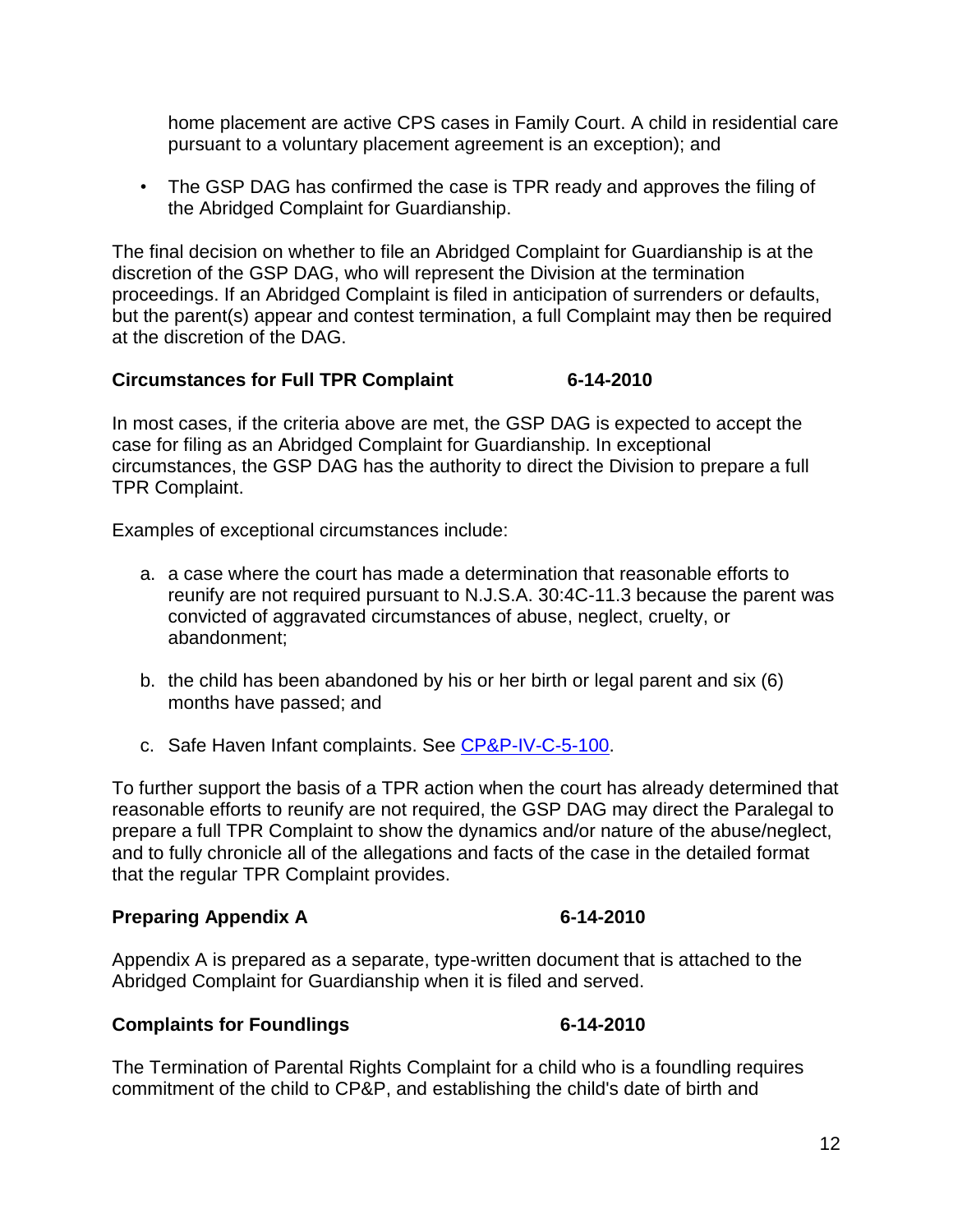birthplace. The child is referred to as Baby Girl Foundling or Baby Boy Foundling, and is identified by his or her CP&P case ID number.

### **Termination of Parental Rights Hearings**

### **Initial Hearing 6-14-2010**

After the TPR Complaint and accompanying documents are filed with the County Superior Court, Chancery Division, Family Part, an Initial Hearing (the return of the Order to Show Cause) date is set. At the Initial Hearing information is shared by the attorneys for the Division and for the parent(s) through Discovery. Information is also shared with/by the child's Law Guardian.

If the parent fails to appear at court, a Default for non-appearance may be entered by the court, provided that the parent(s) is properly served with a notice of the TPR Complaint by the Worker or Sheriff's Officer. Service may be waived by the court based on a diligent search and Affidavit of Inquiry. See N.J.S.A. 30:4C-17.

### **Proof /Default Hearing 6-14-2010**

A Proof/Default Hearing is a proceeding that occurs after a Default is entered on a case as a result of the parent's failure to appear at the Initial Hearing on the return date of the Order to Show Cause. At this hearing, either Default Testimony or a Certification of Proof and the documentary evidence packet are introduced by the Division.

### **Default Testimony 6-14-2010**

Preparation for a Proof/Default Hearing begins once the court has entered a Default against the parent. The child's current Worker is prepared to testify under oath to the facts supporting the TPR Complaint, including:

- The parent's problems which led to the initial and continuing placement of the child;
- Services provided by the Division to the parent(s) to alleviate the problems and work towards reunification;
- The parent's lack of cooperation with the Case Plan and services, or his or her inability to resolve the problems which necessitated placement, despite services being implemented;
- The visitation arrangements and whether the parent(s) complied with the visitation plan;
- Parent-child bonding issues, if any;
- The Division's exploration of relatives and alternative permanency plans; and
- The Division's permanent plan for the child.

The Paralegal and/or Worker prepare notes that are useful and adequate to prepare for Default Testimony. The record need not be summarized.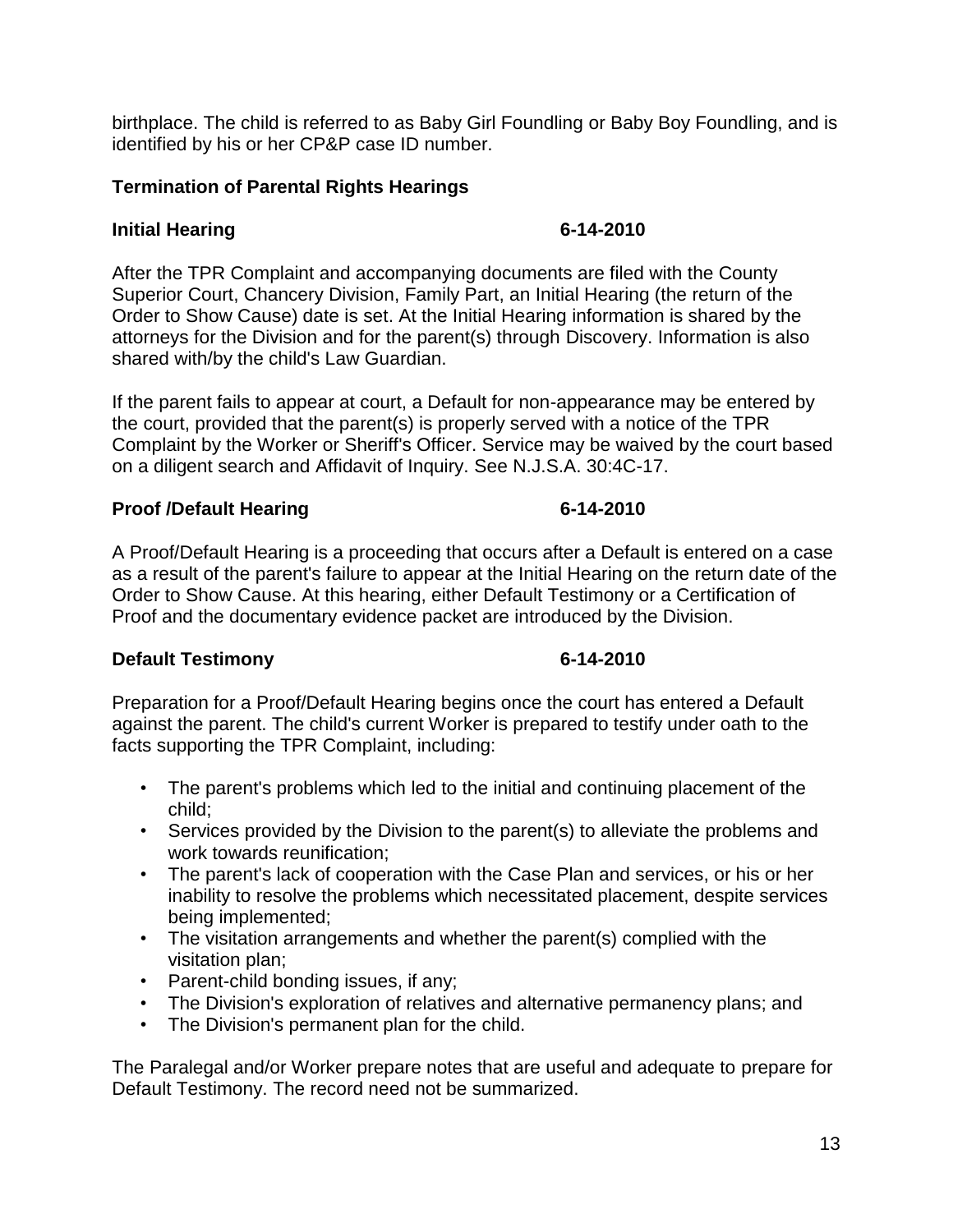## **Amended Complaint 6-14-2010**

If an Abridged Complaint and a Default is entered against a parent, and that parent appears at the hearing to contest the TPR, the Division may, upon the discretion of the GSP DAG, file an amended TPR (Guardianship) Complaint within 30 days of the Initial Hearing on the Order to Show Cause.

# **Disposition 6-14-2010**

N.J.S.A. 30:4C-15.2 requires a Final Hearing For Guardianship to be held within three months from the time the TPR petition is filed in court. Administrative Office of the Courts protocols require a Final Hearing be held within six months. It is important to schedule psychological fitness and bonding evaluations promptly upon the filing of the TPR petition, as specified by the GSP DAG.

# **CP&P Appealing Adverse Court Rulings**

# **Purpose 6-14-2010**

When the Superior Court, Chancery Division, Family Part, or the Appellate Division do not rule in favor of the Division, the following policy and procedures govern appeals of such decisions in all Termination of Parental Rights cases brought by CP&P.

## **Appealing Adverse Trial Court Rulings 6-14-2010**

When the Division receives an adverse decision in the lower court (Superior Court, Chancery Division, Family Part):

- The Local Office Manager or his or her designee, obtains a copy of the Judge's written decision.
- The Local Office Manager or his or her designee, and involved staff (Workers, Supervisor, etc.) meet with the GSP DAG handling the litigation to discuss the appropriateness of pursuing an appeal to the Appellate Division of the Superior Court. (The GSP DAG is not authorized to make any final decisions as to whether to file an appeal. The Division of Law, through either the Assistant Attorney General in Charge of Appeals in the Trenton or Newark Office, is responsible for making the final decision whether an appeal should be filed.)
- After conducting a thorough review of the case, the Local Office Manager immediately sends a written recommendation, along with the entire litigation case file, to the Area Director. The recommendation includes any conflicting opinions regarding pursuit of an appeal. Forward the decision of the Area Director, including the preliminary recommendation of the GSP DAG, to the CP&P Director or his or her designee, who, in consultation with the Director of the Office of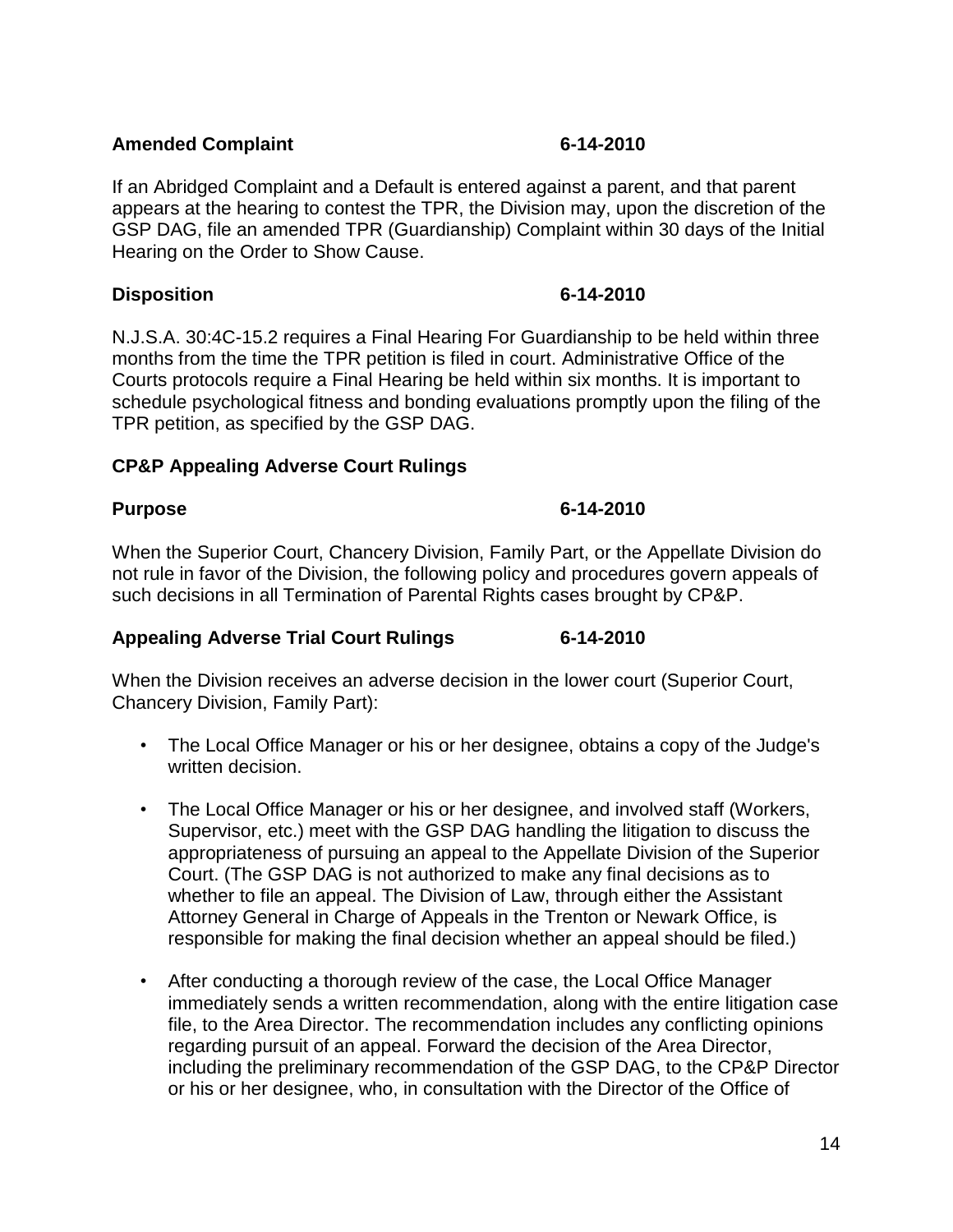Legal Affairs, makes a recommendation to the Assistant Attorney General in Charge of Appeals.

The Division will have 45 days from entry of the unfavorable order in which to appeal the matter to the Appellate Division of the Superior Court. Hold the initial conference/meeting, as well as all subsequent Division actions, in an expeditious manner in consideration of these strict time constraints**.**

## **Appealing Adverse Decisions of the Appellate Division 6-14-2010**

If the Division loses a decision in the Appellate Division and the CP&P Director wants to seek Supreme Court review, the procedure above is followed, with one exception:

- The CP&P Director or his or her designee, provides the DCF Commissioner with a case summary, prepared by the Local Office Manager, which contains a copy of the Appellate Division's decision, and the recommendations of the Division and the preliminary recommendation of the GSP DAG representing the Division.
- After providing proper notice to the Commissioner, the CP&P Director makes the final recommendation to the Division of Law whether or not to seek further review of the matter by the Supreme Court of New Jersey.
- A final decision as to any appeal to the Supreme Court of New Jersey is made by the Director of the Division of Law, or, in appropriate cases, the Attorney General.
- Where the Appellate Division decision is unanimous, the Division has only twenty (20) days in which to seek Supreme Court review. Where the decision is split, a 45-day review period applies. Where the decision reviewed by the Appellate Division is interlocutory and not final, a fifteen (15) day filing deadline applies.

### **Emergent Applications/Appeals 6-14-2010**

In all emergent matters, where there is insufficient time to follow the procedures, the participants to the appeals process (i.e., Worker, Supervisor, Paralegal, Local Office Manager or his or her designee, and GSP DAG) utilize conference calls and/or fax and electronic mail to expedite the review and decision-making process.

In rare situations when the Division loses a termination of parental rights case at the trial level, resulting in the immediate or short term return of the children to their parent's care, and there is evidence that the child may be harmed if returned home, the GSP Deputy Attorney General handling the case, after conferring with the Local Office Manager and/or designee, may determine that an immediate appeal is needed to stay the court decision: